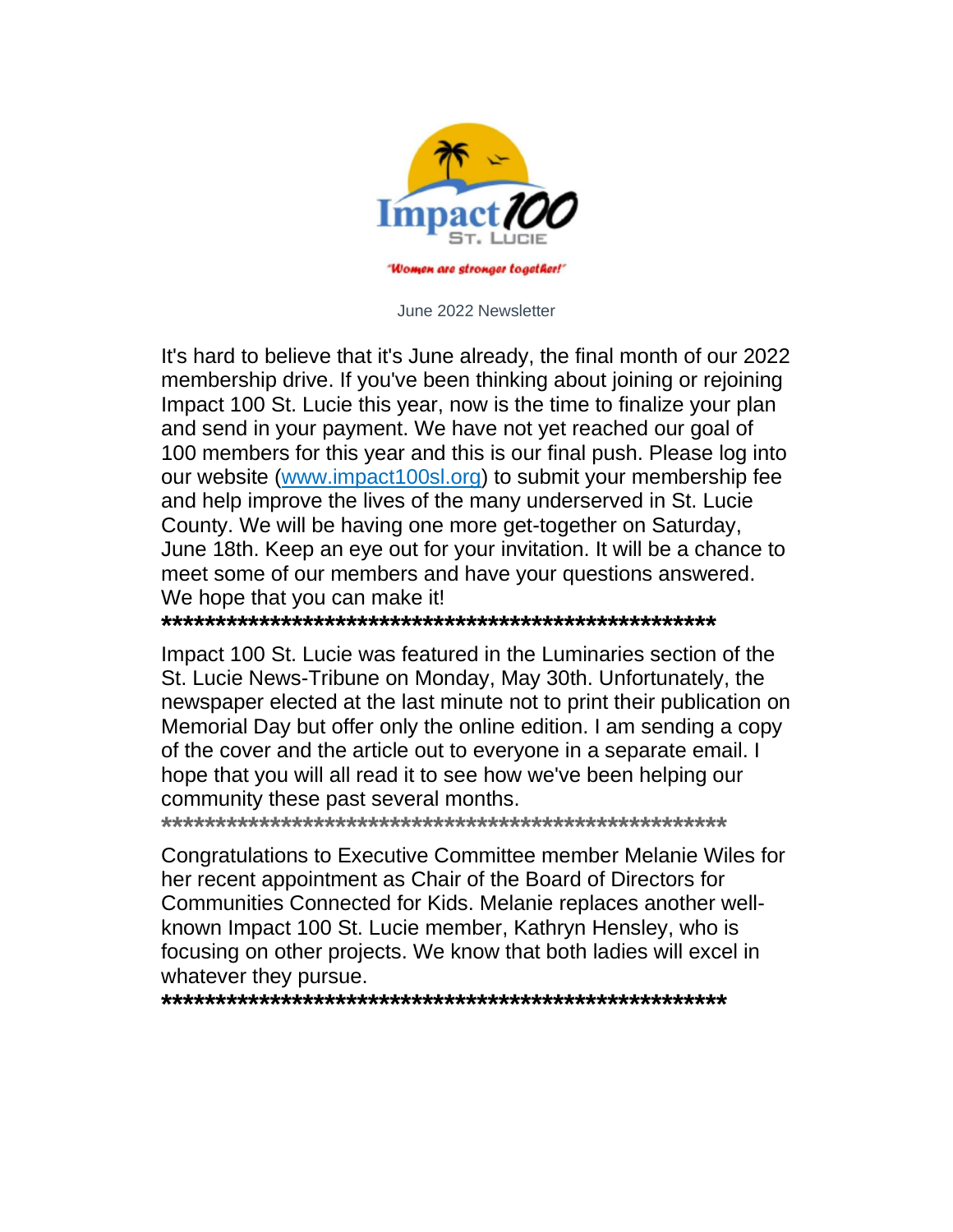## **Member Highlight**



Tatiana Dyer Written by Vicki Hoyos

There's something here in the community called the Dyer Difference. For local charities in St. Lucie, Indian River and Polk counties, it's an opportunity for local charities to receive a financial gift from the Dyer Auto Group. Charitable giving aside, the real Dyer Difference is co-owner and Impact 100 St. Lucie member Tatiana Dyer.

Being a first generation auto dealer with her husband Will and his brother John, the Dyers recognize that it's the people they work with and serve through their dealerships, who really make the difference. "We're in the people business, buying and selling to locals within the community.

We are very customer-centric," states Tatiana. Known for blending the forprofit and the non-profit segments together to better the communities they serve, Tatiana plays an active role in being hands-on at the various dealerships each week as well as attending franchise meetings and supporting staff--something she learned while going through an MBA program for corporate social responsibility and working previously in nonprofits. She also believes in supporting women in the automotive industry, in whatever capacity, as well as youth looking to go into the auto and skills trade through paid internships.

Customers are not her only priority, however. Tatiana and her husband have been married for 16 years and are originally from St. Petersburg, Florida. She passionately believes in being present and active in the lives of their two children. The family enjoys their time off being on the water in their boat wakeboarding. They also travel, taking yearly vacations. Tatiana, who is of Colombian descdnt, enjoys making regular trips to South America with her children to see family. Adding to their travel rosters, the Dyers have been to Africa, Dubai and many parts of the United States.

When asked about her participation in Impact 100 St. Lucie the last three years, Tatiana commented, "I always love when like minds come together. There's an exponential impact of efforts." She went on to say, "These women have the ability to have a front row seat to an organization moving mountains in our community. It's immpressive to watch this group of women in action."

Tatiana, we can see that you are a woman of action as well--using what you have to make the lives of individuals, particularly women, better. Your actions are what makes the "difference" for St. Lucie, Indian River and Polk counties. For that, muchas gracias!